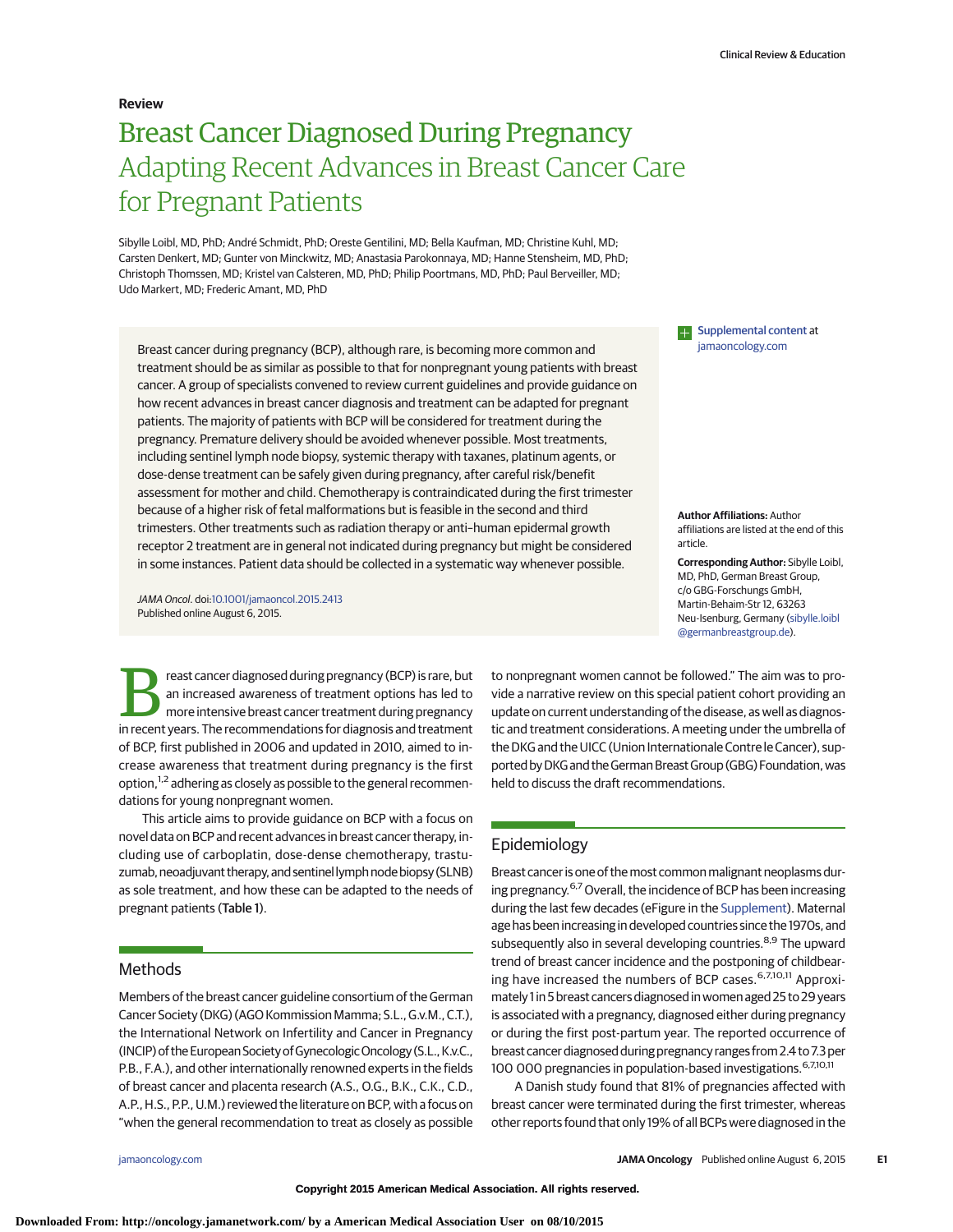first trimester.<sup>11,12</sup> Delayed diagnosis is a likely explanation for the lower number of observed vs expected breast cancer cases.

# Prognosis

Breast cancer during pregnancy generally presents in more advanced stages when compared with that in nonpregnant women, potentially resulting in an overall worse outcome.<sup>13</sup> Several previous studies have addressed this issue, but because of small sample size, results were inconsistent.<sup>14,15</sup> The largest cohort study included 313 patients and, controlling for stage, prognostic factors, and adjuvant treatment, survival was similar for patients with BCP vs nonpregnant patients with breast cancer.<sup>16</sup> In contrast to breast cancer diagnosed during the first year after delivery, the diagnosis of breast cancer during pregnancy does not seem to be an independent poor prognostic factor, provided that standard treatment is administered. Despite possible pharmacokinetic changes, survival rates did not differ between patients who received chemotherapy during pregnancy vs after delivery.<sup>12</sup>

# **Diagnosis**

## Imaging Diagnostics

The general recommendations have not changed since 2010. Breast imaging and staging require separate consideration. Breast ultrasound and mammography can be safely and effectively performed during pregnancy.17,18 Bilateral mammography is recommended in all women with a confirmed or highly suspicious malignant lesion. The radiation dose is less than 3 mGy (to convert to rad, multiply by 100 000), which corresponds to approximately 7 weeks of exposure to background radiation.<sup>19</sup> The estimated dose to the uterus and fetus is less than 0.03  $\mu$ Gy.<sup>20</sup> Nevertheless, many patients and physicians are concerned about radiation safety and this should be discussed with the patient. "In general, maternal and fetal radiation exposure and dose are affected by gestational age, anatomic site, modality, and technique."<sup>19(p778)</sup> The threshold for negative effects of radiation on the fetus is approximately 100 mGy, with uncertainty at doses between 50 and 100 mGy.<sup>21</sup> Contrast-enhanced magnetic resonance imaging (MRI) is not recommended during pregnancy. The use of iodinated and gadolinium-based contrast agents during pregnancy is insufficiently explored. The imaging and/or staging procedures should be conducted only in advanced stages in which they might alter the treatment. Unnecessary and less accurate staging procedures should be avoided, as in nonpregnant patients with breast cancer. Whole-body MRI has not been studied sufficiently in breast cancer in general. Although pharmacologic agents used for diagnostic nuclear medicine and positron-emission tomography probably do not result in radiation exposure exceeding 50mGy, their use is not recommended during pregnancy.<sup>22</sup> All palpable masses require imaging and imaging-guided biopsy without delay.

## Pathologic Analysis

Histopathologic diagnosis based on core biopsy of the suspicious lesion is the gold standard for BCP. The pathologist needs to be informed about the pregnancy.Overall, the histological features of BCP tumors do not differ from those in young nonpregnant women with

#### At a Glance

- The treatment of breast cancer during pregnancy should resemble the treatment of breast cancer in nonpregnant young women to the greatest possible extent.
- Diagnosis by core biopsy and selection of surgical options is similar to those in nonpregnant women; sentinel node mapping with blue dye only and flap reconstructions should be avoided. Radiotherapy should be postponed until after delivery. • Avoid preterm delivery.
- Chemotherapy should be delayed until after the first trimester. Standard adjuvant/neoadjuvant anthracycline, cyclophosphamide, and taxane combinations should be used. Dose-dense but not intensified dose-dense (higher dose over shorter interval) therapy can be given, but special attention needs to be paid.
- Dose should be determined according to actual weight; limited clinical data do not show inferior efficacy of treatment during pregnancy in spite of concerns raised by pharmacokinetic data.

breast cancer.12 Almost all are ductal invasive, mainly hormone receptor negative and undifferentiated. In general, tumor mutations do not differ between pregnant and nonpregnant young women, although small series showed significant differences in gene expression analyses.<sup>23</sup> No definite conclusions for general practice can be drawn so far from these analyses. The main challenge for future research is the selection of an appropriate control cohort. Matching cohorts by treatment and/or histologic subtype, as well as by age, is required.

## BRCA Testing

Family history taking is a prerequisite, and genetic counseling should be offered according to national guidelines, which differ substantially between countries. BRCA testing will become treatment relevant. Themajority of BCPs are triple-negative breast cancer (TNBC); in young patients with TNBC, the probability of detecting a germline BRCA mutation is approximately 20%.<sup>24</sup>

## Local Treatment

## Surgical Treatment

In general, the surgical approach is the same as for nonpregnant patients. Mastectomy is not recommended solely on the basis of pregnancy and possible consequent delay of the radiotherapy (RT). The general recommendations are detailed in a recent publication.25 Immediate breast reconstruction after mastectomy is an essential component in the treatment of patients with breast cancer, particularly those who receive a diagnosis at a young age.On the basis of a single published experience, tissue expander insertion appears to ensure a short operation time and does not seem to be associated with considerable morbidity to the patient or the fetus. Hence, this surgical technique could be considered in the multidisciplinary treatment of women who receive a diagnosis of breast cancer during pregnancy.<sup>26</sup>

### SLNB

Recommendations from the American Society of Clinical Oncology still state that pregnant patients should not undergo SLNB, based on cohort studies and/or informal consensus.<sup>27</sup> However, it has been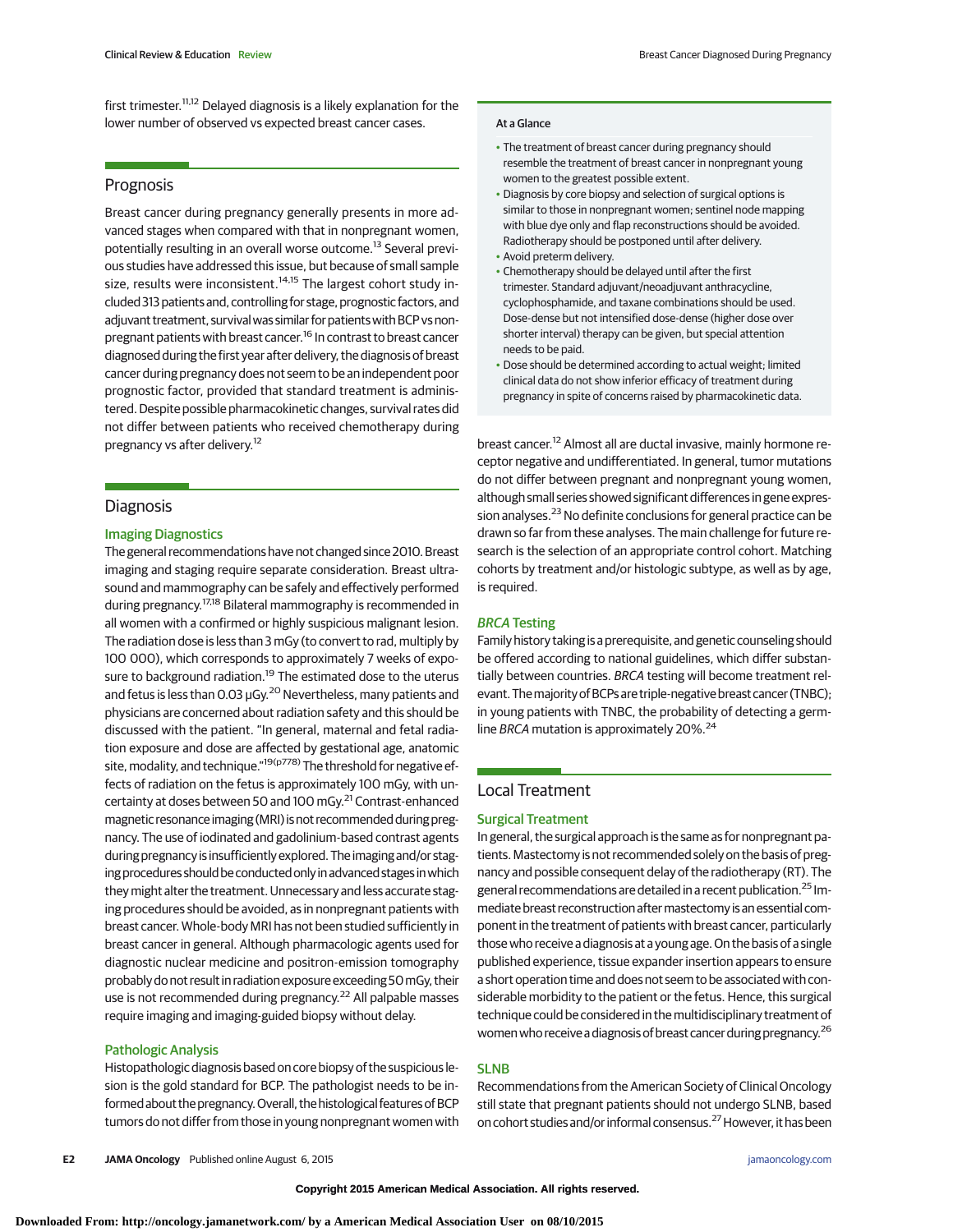Table 1. Updated Recommendations for Breast Cancer Diagnosis and Treatment in Pregnant and Nonpregnant Women Incorporating Recent Advances

| Intervention                                                                                                                                                                                                    | <b>Nonpregnant Women</b>          |                                                                                                                                                                                        | <b>Remarks for Pregnant Women</b>                                                                                                                                                                                                       |
|-----------------------------------------------------------------------------------------------------------------------------------------------------------------------------------------------------------------|-----------------------------------|----------------------------------------------------------------------------------------------------------------------------------------------------------------------------------------|-----------------------------------------------------------------------------------------------------------------------------------------------------------------------------------------------------------------------------------------|
| <b>Diagnostic</b>                                                                                                                                                                                               |                                   |                                                                                                                                                                                        |                                                                                                                                                                                                                                         |
| Ultrasound                                                                                                                                                                                                      | <b>NA</b>                         |                                                                                                                                                                                        | The preferred technique                                                                                                                                                                                                                 |
| Mammography                                                                                                                                                                                                     | Techniques with lower exposure    |                                                                                                                                                                                        | Bilateral mammography recommended in case<br>of BC                                                                                                                                                                                      |
| MRI and PET                                                                                                                                                                                                     | Not generally recommended         |                                                                                                                                                                                        | Not recommended during pregnancy                                                                                                                                                                                                        |
| <b>Targeted Treatment</b>                                                                                                                                                                                       |                                   |                                                                                                                                                                                        |                                                                                                                                                                                                                                         |
| Endocrine treatment                                                                                                                                                                                             |                                   | GnRH <sup>+</sup> aromatase inhibitors or tamoxifen                                                                                                                                    | Not indicated                                                                                                                                                                                                                           |
| Trastuzumab and pertuzumab                                                                                                                                                                                      | neoadjuvant-treated patients      | Pertuzumab in addition to trastuzumab for                                                                                                                                              | Risk/benefit analysis needs to be discussed, as<br>early start of trastuzumab improves survival.<br>However, fetal toxicity and oligohydramnios<br>and anhydramnios need to be considered. No<br>data for pertuzumab                    |
| Chemotherapy                                                                                                                                                                                                    |                                   |                                                                                                                                                                                        |                                                                                                                                                                                                                                         |
| Anthracyclines                                                                                                                                                                                                  | <b>NA</b>                         |                                                                                                                                                                                        | Transplacental transport, although low, is<br>higher vs taxanes. PK unchanged vs<br>nonpregnant women                                                                                                                                   |
| <b>Taxanes</b>                                                                                                                                                                                                  | preferred taxane regimen          | Paclitaxel and docetaxel are used mainly in<br>sequential regimen. Weekly paclitaxel is the                                                                                            | Transplacental transport very low. Small-series<br>PK seems to be lower in pregnant vs<br>nonpregnant women, but dose according to<br>actual body weight and use dose for<br>nonpregnant women. Prefer paclitaxel to<br>docetaxel       |
| Nab-paclitaxel                                                                                                                                                                                                  |                                   | Higher pathological complete response rate in<br>1 study vs paclitaxel but no long-term data                                                                                           | No data during pregnancy, not indicated                                                                                                                                                                                                 |
| Carboplatin                                                                                                                                                                                                     |                                   | May be considered for neoadjuvant therapy in<br>TNBC with or without germline BRCA mutation                                                                                            | May be considered for neoadjuvant therapy in<br>TNBC with or without germline BRCA mutation                                                                                                                                             |
| Fluorouracil                                                                                                                                                                                                    | nonpregnant women                 | Does not demonstrate added value in                                                                                                                                                    | Fluorouracil-containing regimen not indicated<br>during pregnancy                                                                                                                                                                       |
| Preferred Regimen Standard                                                                                                                                                                                      |                                   |                                                                                                                                                                                        |                                                                                                                                                                                                                                         |
| Epirubicin or doxorubicin with cyclophosphamide q3w<br>followed by paclitaxel weekly                                                                                                                            | sequence is possible)             | Taxane based: epirubicin-cyclophosphamide<br>q3w followed by paclitaxel weekly is one of<br>the most widely used regimens; long-term<br>follow-up recently confirmed activity (reverse | Taxane based: epirubicin with<br>cyclophosphamide q3w followed by paclitaxel<br>weekly (reverse sequence is possible-decision<br>might be based on gestational age)                                                                     |
| Epirubicin or doxorubicin with cyclophosphamide q3w<br>followed by docetaxel q3w                                                                                                                                |                                   | An almost equally effective regimen-greater<br>myelotoxicity, less sensory neuropathy                                                                                                  | An option decision based on adverse effects<br>and experience                                                                                                                                                                           |
| Docetaxel-doxorubicin-cyclophosphamide                                                                                                                                                                          | higher toxicity                   | As effective as cyclophosphamide-doxorubicin-<br>docetaxel, less frequently used because of                                                                                            | Not recommended during pregnancy because<br>better evaluated and less toxic regimen<br>available                                                                                                                                        |
| Dose-Dense Regimen                                                                                                                                                                                              |                                   |                                                                                                                                                                                        |                                                                                                                                                                                                                                         |
| Epirubicin or doxorubicin with cyclophosphamide q2w<br>followed by weekly paclitaxel <sup>3,4</sup>                                                                                                             | to epirubicin or doxorubicin with | Each is a standard regimen and an alternative<br>cyclophosphamide q3w followed by paclitaxel                                                                                           | Can be considered as an option in patients with<br>higher risk BCP; G-CSF obligatory                                                                                                                                                    |
| Epirubicin or doxorubicin with cyclophosphamide q3w<br>followed by paclitaxel $q2w^3$                                                                                                                           | weekly                            |                                                                                                                                                                                        | No data in BCP                                                                                                                                                                                                                          |
| Cyclophosphamide-doxorubicin with paclitaxel q2w followed<br>by cyclophosphamide-doxorubicin-paclitaxel q2w <sup>3,4</sup>                                                                                      |                                   |                                                                                                                                                                                        | Cyclophosphamide-doxorubicin q2w followed<br>by paclitaxel q2w seems to be an alternative in<br>patients with BCP <sup>5</sup>                                                                                                          |
| Dose-Dense and Intensified Dose-Dense Regimens                                                                                                                                                                  |                                   |                                                                                                                                                                                        |                                                                                                                                                                                                                                         |
| CT epirubicin-paclitaxel-cyclophosphamide q2w                                                                                                                                                                   |                                   | Dose-dense and intensified dose-dense CT can<br>be considered in certain high-risk patients                                                                                            | Intensified dose-dense CT is not recommended:<br>high risk for febrile neutropenia and anemia<br>with need for transfusion                                                                                                              |
| Surgery                                                                                                                                                                                                         |                                   |                                                                                                                                                                                        |                                                                                                                                                                                                                                         |
| Breast-conserving surgery or mastectomy                                                                                                                                                                         | <b>NA</b>                         |                                                                                                                                                                                        | Indication as in nonpregnant women                                                                                                                                                                                                      |
| Sentinel lymph node biopsy                                                                                                                                                                                      | for women with cNO disease.       | This is 1 standard procedure for a certain group<br>of women. It is standard diagnostic procedure                                                                                      | Greater evidence to support use during<br>pregnancy-use to be discussed in pregnant<br>women. Radioactive tracer preferred. Use<br>adapted 1-d protocol                                                                                 |
| Immediate breast reconstruction                                                                                                                                                                                 | <b>NA</b>                         |                                                                                                                                                                                        | One series during pregnancy reported insertion<br>of an expander as an option. Further breast<br>reconstruction, eg, a flap is not a standard<br>option during pregnancy-breast size differs<br>between pregnant and nonpregnant status |
| Abbreviations: BC, breast cancer; BCP, breast cancer during pregnancy;<br>cNO, baseline node negative; CT, chemotherapy; G-CSF, granulocyte<br>colony-stimulating factor; GnRH, gonadotropin-releasing hormone; |                                   | 3 weeks; TNBC, triple-negative breast cancer.                                                                                                                                          | MRI, magnetic resonance imaging; NA, not applicable; PET, positron-emission<br>tomography; PK, pharmacokinetics; q2w, once every 2 weeks; q3w, once every                                                                               |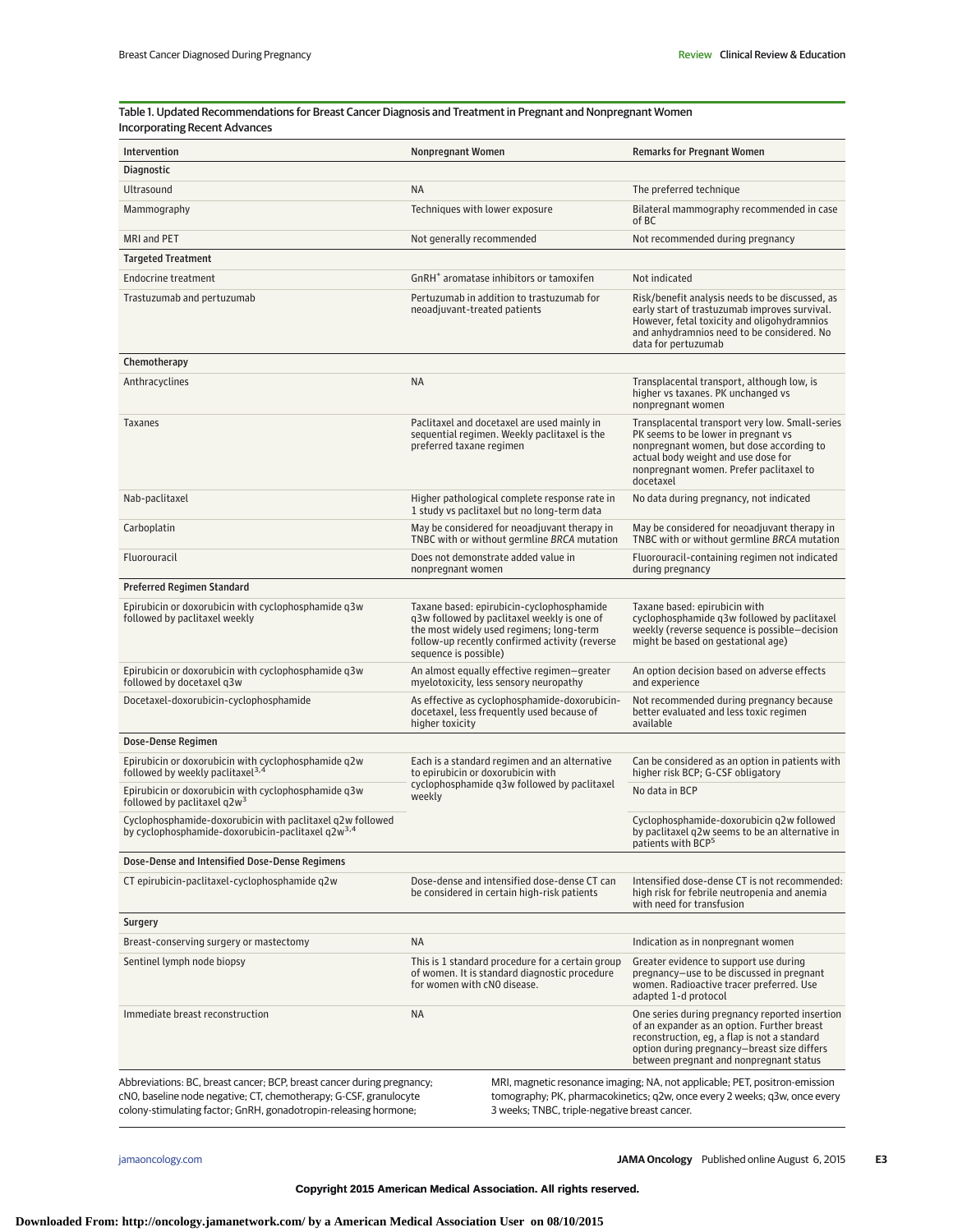shown that this procedure can be safely performed during pregnancy.28,29 Sentinel lymph node biopsy involves locoregional administration of relatively low injected radioactivity doses, with rapid clearance of the negligible radioactivity in the body, as well as substantial and stable uptake at the injection site—which is shortly thereafter removed by surgical means. Considering the radiopharmaceuticals and the amounts of activity typically used for SLNB in optimized protocols, the doses absorbed by the fetus aremostly less than 20 μGy for 10 to 20 MBq (approximately 1 μGy/MBq [to convert becquerels to curies, 1 Bq  $\approx 2.7 \times 10^{-11}$  Ci]), as assessed by experimental results and Medical Internal Radiation Dose Committee models.<sup>30,31</sup>

From a maternal oncologic point of view, SLNB appears to be accurate and safe, with only 1 unsuccessful mapping and 1 recurrence among 97 patients with BCP.<sup>32,33</sup> Pregnant patients with breast cancer should be offered SLNB rather than axillary clearance whenever it is indicated according to general practice in nonpregnant patients. It is advisable to inject colloid in the morning (1-day protocol) to minimize radiation exposure. Blue dye as a sole procedure is not recommended outside pregnancy and is therefore not an option in BCP, because of the low (1%) but potentially harmful underlying risk of an anaphylactic maternal reaction.<sup>34,35</sup> In a small series of 25 women with SLNB during pregnancy, 7 received blue dye for mapping.<sup>33</sup>

### Radiation Therapy

Radiation therapy during pregnancy is rarely indicated in BCP. In general, it is recommended to postpone RT until after delivery.<sup>36</sup> The available information on long-term consequences of in utero exposure to RT is limited.<sup>37</sup> The 2 factors that have to be considered when RT during pregnancy is indicated are the dose to the fetus and the risk that radiation exposure causes adverse effects to the fetus. It is important to relate the latter to the magnitude of spontaneously occurring abnormalities. Deterministic (teratogenic) effects must be discriminated from stochastic (carcinogenic) effects. The former are dose dependent and occur only above a certain threshold, while the severity of the latter is independent of the dose, although the probability is dose dependent and without a threshold.

In early pregnancy (when it may not have been diagnosed), irradiation will generally lead to spontaneous abortion, whereas from the third week onward malformations can occur. Radiation exposure may influence the development of the central nervous system, possibly inducing neuropsychological and behavioral dysfunction. The main stochastic effect is the induction of childhood cancer and leukemia. At low doses, the incidence of childhood cancer and leukemia (0.2%-0.3% for ages 0-15 years) does not seem to be increased. Following a dose of 10 mGy, the relative risk increases to 1.4, still resulting in a low absolute excess risk.<sup>38</sup> Another stochastic effect is the induction of germline mutations to the oocytes; however, there is no evidence of negative effects in humans (eTable in the [Supplement\)](http://jama.jamanetwork.com/article.aspx?doi=10.1001/jamaoncol.2015.2413&utm_campaign=articlePDF%26utm_medium=articlePDFlink%26utm_source=articlePDF%26utm_content=jamaoncol.2015.2413).

The radiation dose received by the fetus depends on the distance between the RT field and the position of the fetus, so is dependent on gestational age, as well as the amount of leakage of irradiation outside the radiation field and the use of effective shielding, which can reduce the dose by 50% to 75%. During the first months of pregnancy, the uterus does not extend outside the true pelvis, and, provided that appropriate techniques and shielding are used, the dose to the fetus will be only 0.1% to 0.3% of the prescribed dose to the breast, resulting in a very low risk of inducing malformations.<sup>37</sup> Several cases with RT administered for BCP are reported, with low fetal doses and resulting in the delivery of healthy babies.<sup>39</sup> Therefore, RT might be considered in the first or early second trimester if the risk of delaying or omitting RT is believed to outweigh that of harming the fetus.

# Systemic Therapy (Chemotherapy)

Chemotherapy is contraindicated during the first trimester of pregnancy because of a higher risk of inducing fetal malformations. The (US) National Toxicology Program monograph reports a prevalence of malformations of 14% if chemotherapy is given in the first trimester, declining to 3% if chemotherapy is applied later in gestation.<sup>40</sup> In comparison, the reported rate of major malformations in the general population is approximately 3% in the United States and 6.7% in a German registry.<sup>41,42</sup> Postponing chemotherapy treatment until after delivery might seem to be an option. However, data in nonpregnant young women indicate that delaying or postponing chemotherapy might increase the risk of relapse.<sup>43</sup> Therefore, it is recommended to treat women with BCP during the second and third trimester, following guidelines for nonpregnant young patients as closely as possible.<sup>1,2</sup> Some anticancer agents, such as trastuzumab, tamoxifen, and endocrine agents, should in general be avoided during pregnancy, given their potential fetal toxicity.<sup>1,2</sup> Individual decisions may be taken.

Anthracyclines, cyclophosphamide, and taxanes, the standard adjuvant or neoadjuvant combination recommended for nonpregnant patients, are recommended for treatment of BCP, after the first trimester.<sup>44-46</sup> One of the most widely used regimens, that is also used during pregnancy, is epirubicin hydrochloride–cyclophosphamide followed by weekly paclitaxel. The reverse sequence, starting with a taxane, is also possible.<sup>47</sup> Currently the data do not support the use of anthracycline- or taxane-free regimens because these are not considered to be standard in nonpregnant women. It was found that fluorouracil does not add any benefit to an anthracycline-taxanebased regimen<sup>48</sup> and is therefore no longer indicated for breast cancer therapy.

Platinum derivatives may have a role in the treatment of patients with TNBC.<sup>49</sup> Neoadjuvant trials demonstrated significantly higher pathological complete response rates by adding carboplatin, but data are immature for survival analyses. Therefore, carboplatin therapy may be considered during the second and third trimesters of pregnancy.50,51 It is unclear which platinum molecule is most effective, but carboplatin may have less overall toxicity than cisplatin.<sup>40</sup>

Several studies have shown that dose-dense (same dose administered over a shorter interval) or intensified dose-dense (IDD) (higher dose over a shorter interval) treatment leads to better survival than conventionally dosed chemotherapy regimens, especially in high-risk patients.<sup>52,53</sup> Whereas dose-dense chemotherapy seems to be an acceptable option during pregnancy, IDD chemotherapy has not been studied systematically and only a small number of reports are available.<sup>5</sup> The high rate of grade 2 to 4 anemia (59%), with a need for transfusion in 28% of patients, and the high risk of febrile neutropenia (7% despite primary granulocyte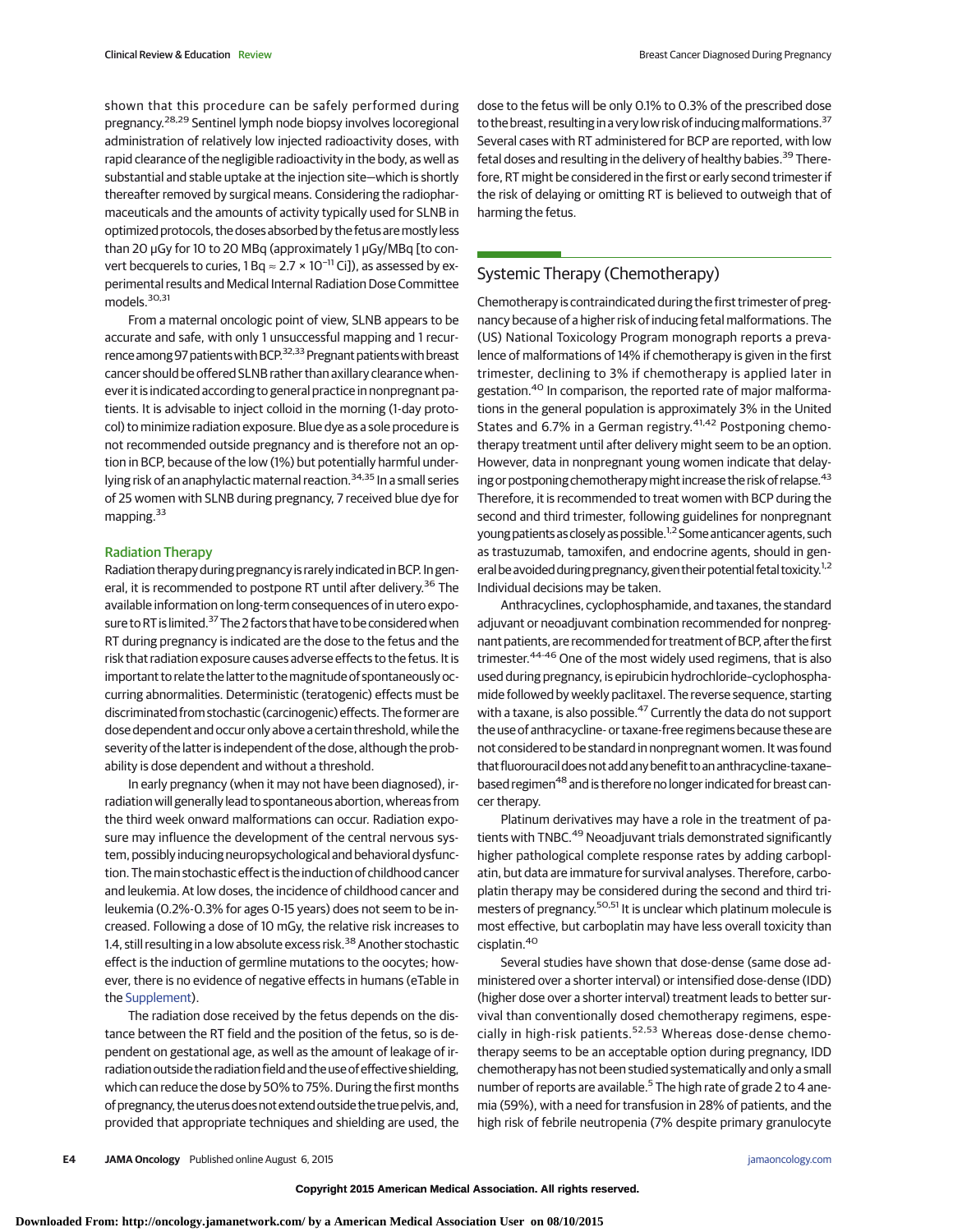#### Table 2. General Rules for Safe Application of Chemotherapy During Pregnancy

| Rule                                                                                   | Comment                                                                                                                                                                                                                                                      |
|----------------------------------------------------------------------------------------|--------------------------------------------------------------------------------------------------------------------------------------------------------------------------------------------------------------------------------------------------------------|
| Maintain dose intensity                                                                | Important to discuss timing of the chemotherapy start in relation to delivery                                                                                                                                                                                |
| Use published standard protocols                                                       | Neither decrease nor increase the dose. Do not increase treatment intervals                                                                                                                                                                                  |
| Dose according to actual body weight                                                   | Important to avoid underdosing, which is a risk factor during pregnancy, due to physiologic variation in drug<br>pharmacokinetics. We do not recommend dose adaptation in overweight nonpregnant women                                                       |
| Do not increase the dose                                                               | Some data show a lower area under the concentration-time curve and maximum serum concentration in<br>women treated with taxanes during pregnancy vs nonpregnant women. On the basis of 11 cases without<br>outcome data, dose increase cannot be recommended |
| Recommended to discontinue chemotherapy<br>at approximately week 35 to 37 of gestation | To allow the bone marrow to recover and prevent hematologic toxicity to mother and child                                                                                                                                                                     |

#### Figure. Overview of Therapeutic Options During Pregnancy



Crucial phases: implantation (0-2 weeks), organogenesis (2-10 weeks), fetal phase (>10 weeks). Starting chemotherapy from week 13 to 14 instead of week 10 allows a "safety period." Radiotherapy if indicated and decided not to be postponed to after delivery can be applied during the first until early second trimester. Preferred option if possible is to apply after delivery. Endocrine therapy and anti–human epidermal growth factor receptor 2 (anti-HER2) treatment is to be given after delivery. IP indicates implantation.

colony-stimulating factor [G-CSF] prophylaxis), mandate a strict risk/ benefit analysis and IDD therefore cannot generally be recommended in BCP.

General rules for administering chemotherapy to a pregnant patient with breast cancer are summarized in Table 2. The physiological variations in drug pharmacokinetics during pregnancy raise important concerns regarding optimal drug dosing in pregnant patients.54 Physiologic alterations associated with pregnancy result in lower maximal concentrations of chemotherapy and a lower area under the concentration-time curve.<sup>55</sup> Most anticancer agents are empirically prescribed according to body surface area, resulting in large interpatient variability, even in patients who are not pregnant.

An increased activity of major enzymes involved in the metabolism of taxanes and anthracyclines (including cytochrome p450 isoforms such as CYP3A4 or CYP2C8) has been observed during the late trimesters of pregnancy, potentially resulting in decreased drug exposure.<sup>56</sup> Moreover, because albumin concentrations vary significantly during pregnancy and taxanes are highly protein bound, this may lead to significant changes in taxane pharmacokinetics.<sup>54</sup> Pharmacokinetic data comparing the use of anthracyclines and taxanes in pregnant vs nonpregnant patients demonstrated that taxane serum levels were significantly decreased during pregnancy, especially for paclitaxel.<sup>57</sup> Conversely, exposure to anthracyclines was not significantly modified by pregnancy.54,55

Whether doses should be increased in pregnancy remains uncertain, given that such increases could result in severe toxic effects, with potential harm for mother and neonate. Second, in overweight women, who also have altered pharmacokinetics, the dose will not be increased.<sup>58</sup> Third, it was shown that the chemotherapy is as active in pregnant as in nonpregnant women.<sup>59</sup> Thus, dosing based on body surface area, using the current patient weight (prior to every course), remains a standard, as well as using the same dose for pregnant as nonpregnant women.

Whereas maternal drug exposure is a concern in terms of treatment efficacy, the transplacental transfer of anticancer agents is a critical issue for fetal safety. The placenta is the central organ for fetalmaternal exchange, in addition to its functions such as the protection of the fetus and preparing the maternal body for pregnancy and subsequent lactation.<sup>60</sup> Although the transplacental transfer of pharmaceuticals can be well analyzed using the perfused human ex vivo placenta, toxic effects of cancer therapy on the human placenta are poorly understood and data are limited.<sup>61</sup> One reason for this might be that most animal models fail to represent central features of human placentation, with even closely related species such as rhesus monkeys show diverging invasion patterns.<sup>62</sup>

Data on transplacental transfer rates indicate similar and reassuring data on anthracyclines and taxanes, although with marked interpatient variability, particularly with docetaxel.<sup>13</sup> As a consequence, from the fetal safety point of view, paclitaxel therapy should probably be preferred to docetaxel therapy in pregnant patients.<sup>63</sup> Significant transplacental transfer of carboplatin was demonstrated, but long-term data from the children remain limited.<sup>40,64</sup>

A significantly higher incidence of small-for-gestational-age neonates is observed when chemotherapy is given during pregnancy, indicating a potentially toxic influence on placental devel-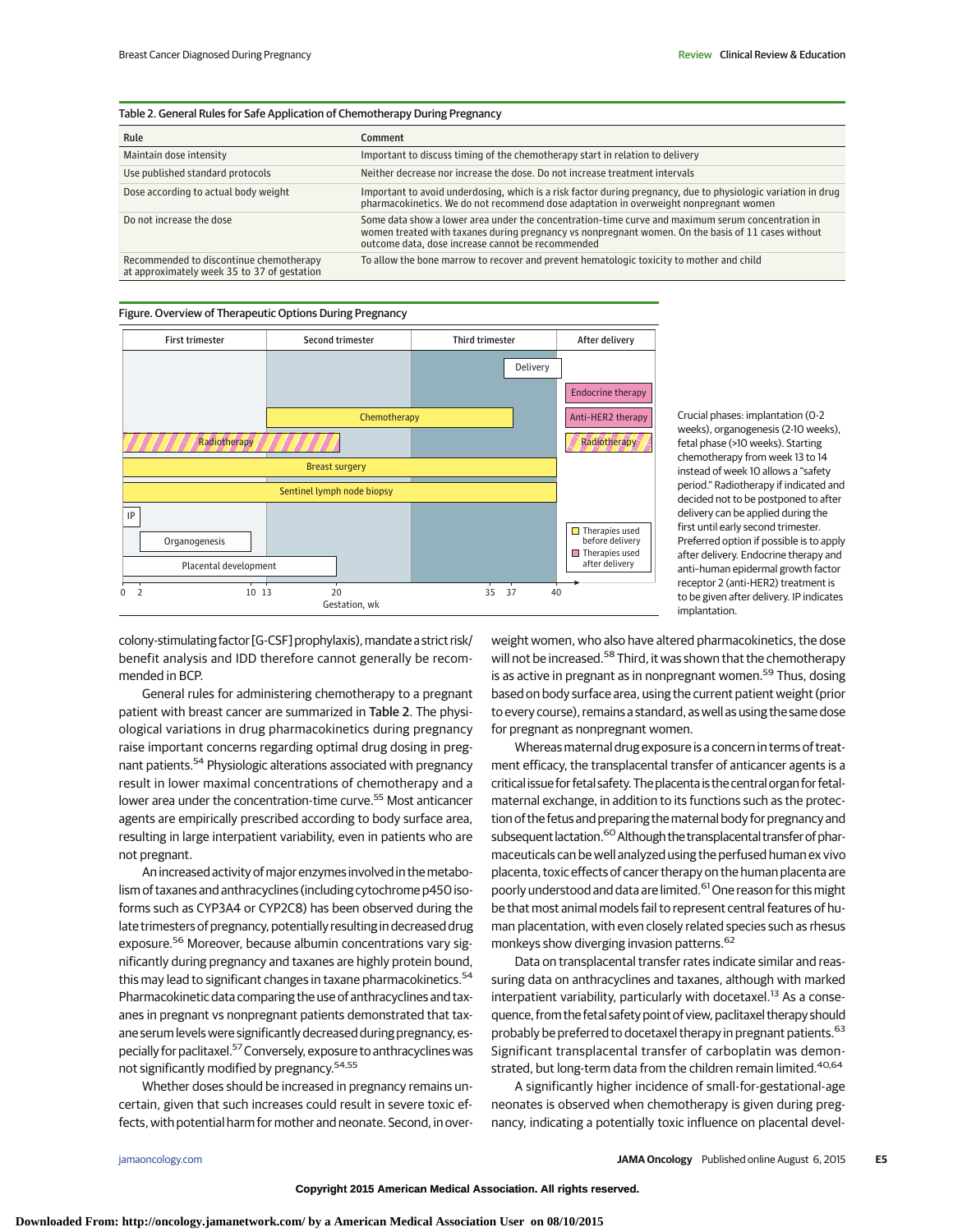#### Table 3. Supportive Therapy for Chemotherapy During Pregnancy

| Drug Class                        | <b>Examples</b>                                                                              | Recommendation                                                                                                                                                                                                                  |  |  |
|-----------------------------------|----------------------------------------------------------------------------------------------|---------------------------------------------------------------------------------------------------------------------------------------------------------------------------------------------------------------------------------|--|--|
| <b>Antiemetics</b>                |                                                                                              |                                                                                                                                                                                                                                 |  |  |
| 5-HT3 antagonists                 | Ondansetron, palonosetron,<br>granisetron, tropisetron,<br>dolasetron                        | Ondansetron therapy during pregnancy not associated with<br>significantly increased risk of adverse fetal outcomes. Other 5-HT3<br>antagonists are less well investigated. Granisetron does not appear<br>to cross the placenta |  |  |
| Neurokinin<br>1 inhibitors        | Aprepitant, fosaprepitant                                                                    | No data available; single reports with no adverse outcome-can be<br>given if necessary                                                                                                                                          |  |  |
| Corticosteroids                   | Dexamethasone,<br>betamethasone,<br>methylprednisolone                                       | Dexamethasone therapy contraindicated in first trimester (risk of<br>cleft palate). Attention deficit disorder reported with<br>dexamethasone and betamethasone use. Methylprednisolone is the<br>preferred option              |  |  |
| H <sub>1</sub> antagonists        |                                                                                              | Seem to be safe                                                                                                                                                                                                                 |  |  |
| H <sub>2</sub> antagonists        | Ranitidine, cimetidine                                                                       | No increased incidence of malformations with H2 blocker. Can be<br>used to prevent allergic reaction                                                                                                                            |  |  |
| Proton pump<br>inhibitors         | Omeprazole, pantoprazole                                                                     | Seems to have muscle-relaxant effects in vitro                                                                                                                                                                                  |  |  |
| <b>Colony-Stimulating Factors</b> |                                                                                              |                                                                                                                                                                                                                                 |  |  |
| $G-CSF$                           | Daily use (filgrastim,<br>lenograstim) or long acting<br>(pegfilgrastim,<br>lipegfilgrastim) | Information about the use of G-CSF during pregnancy is limited. In<br>a series of 34 children exposed to daily G-CSF therapy, no<br>splenomegaly and no increased rate of opportunistic infections<br>was reported              |  |  |

Abbreviations: H1, histamine H1 receptor; H2, histamine H2 receptor; G-CSF, granulocyte colony-stimulating factor; 5-HT3, 5-hydroxytryptamine.

opment leading to placental malfunction, eg, via incomplete trophoblast invasion into the uterus, resulting in a decreased transfer of nutrients to the fetus.<sup>12,65</sup> Organogenesis is completed at approximately the 10th week of gestation (and this is the reason why chemotherapy can be considered from that time point onward), but trophoblast invasion of the placenta is not completed until approximately week 20.<sup>66</sup> These observations explain why starting chemotherapy at week 14 might interfere with late stages of placental development (Figure).

# Anti–Human Epidermal Growth Receptor 2 (Anti-HER2) Treatment

Trastuzumab is indicated as an integral part of primary treatment in women with HER2-positive breast cancer. Initiating trastuzumab therapy as early as possible, and in combination with the cytotoxic agents rather than in sequence, is associated with a better long-term outcome in nonpregnant patients.<sup>67</sup> In a recent review, the authors identified 18 reports in the literature of using trastuzumab during pregnancy and 19 newborns.<sup>45</sup> They described oligohydramnios and anhydramnios as the most frequent adverse effect (33%), which was in general self-limiting when trastuzumab therapy was discontinued. However, most of the pregnancies ended prematurely and 4 of the newborns died as a result of complications of prematurity (mainly respiratory failure). Although trastuzumab use is generally not recommended during pregnancy, it may be discussed in special high-risk situations.<sup>45</sup> Fetal and maternal risks and benefits need to be weighed, and informed decision making is crucial, if trastuzumab is considered for use during pregnancy. However, inadvertent fetal exposure to 1 to 2 cycles of trastuzumab therapy is no reason for termination of pregnancy. Treatment with pertuzumab in addition to trastuzumab and chemotherapy increases the pathological complete response rate in patients with HER2-positive breast cancer, but currently there are no data on use of pertuzumab during pregnancy.

# Supportive Treatment

The overall aim is to offer the best supportive therapy without adding further risk. In general, the majority of supportive regimens can be given safely during pregnancy (Table 3). According to international guidelines, women receiving an anthracycline-cyclophosphamide combination are at particularly high risk of nausea and vomiting. A 3-drug regimen including a 5-HT3 receptor antagonist, dexamethasone, and a neurokinin 1 (NK1) inhibitor is recommended in nonpregnant patients.<sup>68</sup> 5-HT3 antagonists have been extensively studied for pregnancy-induced and spinal anesthesia– induced nausea and vomiting and were shown to be safe.<sup>69</sup> Use of NK1 inhibitors, without adverse effects, has been reported only in single cases of a BCP registry (S.L., unpublished data, 2015), but these agents cannot be recommended until more safety data become available. The recommendation on dexamethasone remains unchanged (Table 3).70-72

Although G-CSF support can reduce the occurrence of febrile neutropenia, itseffectivenessand safety profile during pregnancyare not clearly confirmed. One retrospective analysis reported that the use of daily or long-acting G-CSF did not affect outcome in the newborn.<sup>73</sup> Because dose-dense chemotherapy absolutely requires the use of primary prophylaxis with G-CSF, this supportive treatment should not bewithheldifacareful risk/benefitassessmentindicates that thismore aggressive form of chemotherapy is required.

# Obstetrical Care

In utero exposure to chemotherapy has also been associated with a small increase in risk of preterm rupture of membranes (3% vs 0%) and preterm labor (6% vs 2%).<sup>12</sup> The largest and most recent studies report a mean gestational age at delivery of 36 to 37 weeks, indicating that a significant proportion of patients deliver (iatrogenically) preterm.<sup>12,65</sup> Reassuring data from older studies investigating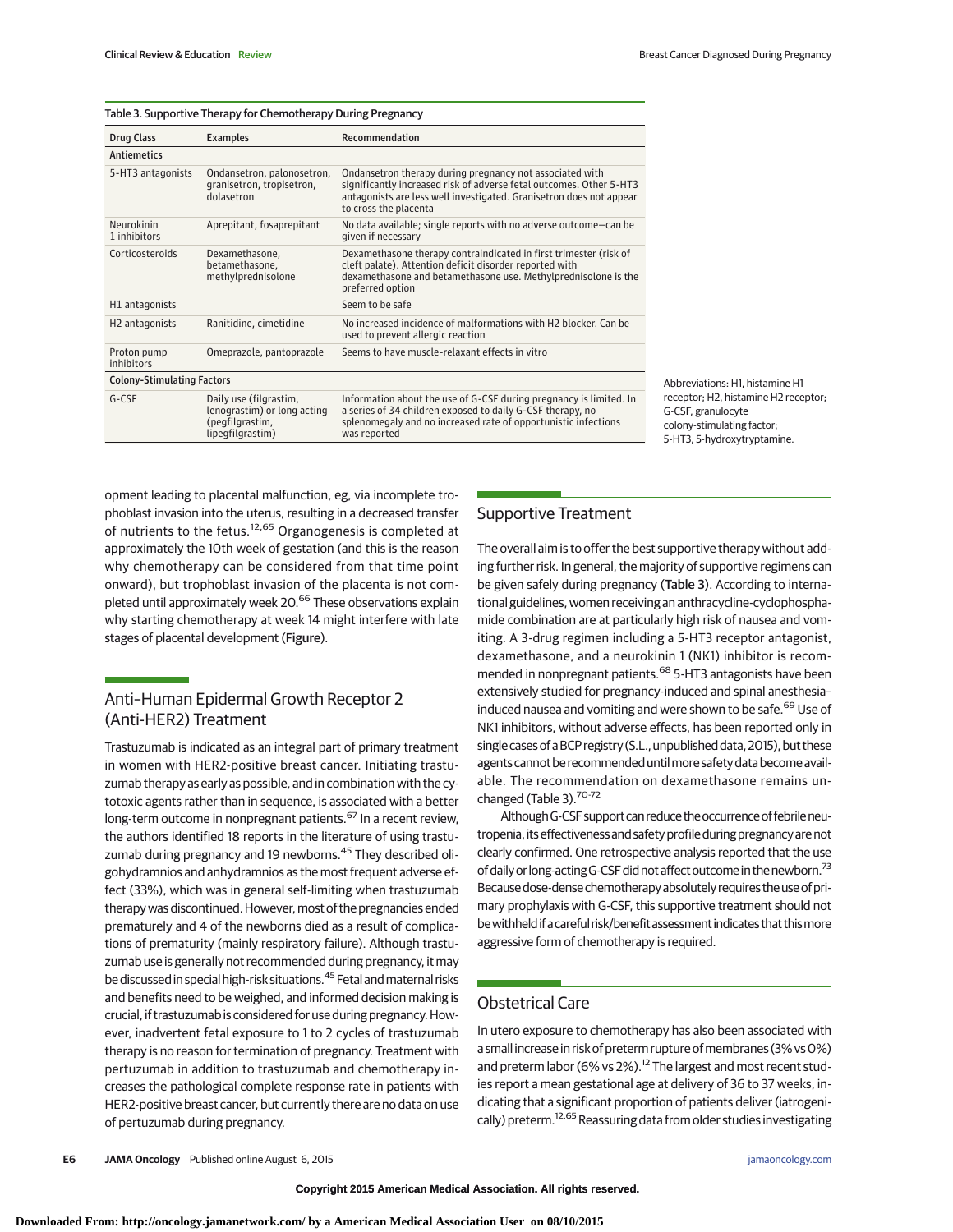Breast cancer should be treated during pregnancy following the general guidelines for young nonpregnant patients as closely as possible. The complex medical situation of BCP requires a multidisciplinary discussion. Major concerns are congenital malformations, effects on fetal growth, preterm delivery, and long-term toxic effects in the children.<sup>12</sup> An individual risk/benefit analysis, taking into account the mother and fetus, is crucial. Staging and treatment procedures need to be discussed, with the aim of reducing the toxic effects on the fetus from (accumulated) radiation exposure. A close collaboration with the obstetrician and peri-

Evidence for current and future recommendations for BCP, taking into account the evolution of treatment for the care of our patients, can be generated only by large prospective cohort studies. Cases of BCP should be registered through the German Breast Group [\(http://www.germanbreastgroup.de\)](http://www.germanbreastgroup.de) or through the registry of the INCIP [\(http://www.cancerinpregnancy.org\).](http://www.cancerinpregnancy.org)These international collaborations started 10 years ago and have provided the basis of cur-

long-term outcome of children antenatally exposed to chemotherapy were recently confirmed using a standardized ageappropriate assessment to examine neurocognitive functioning, as well as in a subsequent case-control study.<sup>74,75</sup> Because prematurity has an important impact on neuropsychological outcome, this should be avoided whenever possible. Treatment during pregnancy may help to achieve a full-term pregnancy. Also, the cardiac outcome of children who received anthracyclines antenatally appears to be reassuring.<sup>76</sup>

The obstetrician should see the patient at least once every 3 weeks to perform an ultrasound assessment of the fetus, the amniotic fluid, and the flow in the umbilical artery, in addition to standard prenatal care. Prior to start of treatment, the status quo of the pregnancy should be documented and the estimated date of delivery confirmed. If the pregnancy is complicated, for example by gestational diabetes or hypertension, additional measures need to be implemented and shorter intervals might be necessary.

It is recommended to deliver as closely as possible to term, after close observation of mother and child. A 2- to 3-week interval between the last chemotherapy cycle and delivery is recommended, in order to allow the bone marrow to recover and prevent hematologic toxicity to mother and child.

#### ARTICLE INFORMATION

**Accepted for Publication:** June 2, 2015. **Published Online:** August 6, 2015. doi[:10.1001/jamaoncol.2015.2413.](http://jama.jamanetwork.com/article.aspx?doi=10.1001/jamaoncol.2015.2413&utm_campaign=articlePDF%26utm_medium=articlePDFlink%26utm_source=articlePDF%26utm_content=jamaoncol.2015.2413)

**Author Affiliations:** German Breast Group, Neu-Isenburg, Germany (Loibl, von Minckwitz); Sana Klinimum, Offenbach, Germany (Loibl); University Hospital Jena, Jena, Germany (Schmidt, Markert); European Institute of Oncology, Milano, Italy (Gentilini); Chaim Sheba Medical Center, Ramat Gan, Israel (Kaufman); University of Aachen, Aachen, Germany (Kuhl); Charite Berlin, Berlin, Germany (Denkert); Blochin Cancer Research Center, Moscow, Russia (Parokonnaya); Department of Oncology, Oslo University Hospital, Oslo, Norway (Stensheim); University Hospital Halle (Saale), Halle (Saale), Germany (Thomssen); University Hospital Gasthuisberg, Leuven, Belgium (van Calsteren); Radboud University Medical Center, Nijmegen, the Netherlands (Poortmans); Trousseau Hospital, Paris, France (Berveiller); Leuven Cancer Institute, Leuven, Belgium (Amant).

**Author Contributions:** Dr Loibl had full access to all of the data in the study and takes responsibility for the integrity of the data and the accuracy of the data analysis.

Study concept and design: Loibl, Kuhl, Denkert, von Minckwitz, Parokonnaya, Amant. Acquisition, analysis, or interpretation of data: Loibl, Schmidt, Gentilini, Kaufman, Kuhl, Denkert, von Minckwitz, Stensheim, Thomssen, van Calsteren, Poortmans, Berveiller, Markert. Drafting of the manuscript: Loibl, Gentilini, Kuhl, von Minckwitz, Stensheim, Poortmans, Berveiller, Amant.

Critical revision of the manuscript for important intellectual content: Loibl, Schmidt, Gentilini, Kaufman, Kuhl, Denkert, von Minckwitz, Parokonnaya, Stensheim, Thomssen, van Calsteren, Poortmans, Markert. Statistical analysis: Stensheim.

Obtained funding: Loibl, von Minckwitz.

Administrative, technical, or material support: Loibl, Denkert, Stensheim, Berveiller, Amant. Study supervision: Gentilini, von Minckwitz, Parokonnaya, Poortmans, Markert, Amant.

**Conclusions** 

natologist is warranted.

rent knowledge on BCP.

**Conflict of Interest Disclosures:** None reported.

**Funding/Support:** The meeting held to develop the consensus statement was funded by the DKG (German Cancer Society) and the German Breast Group Foundation.

**Role of the Funder/Sponsor:** The funders had no role in the design and conduct of the study; collection, management, analysis, and interpretation of the data; preparation, review, or approval of the manuscript; and decision to submit the manuscript for publication.

**Additional Contributions:** Julia Balfour, BsC (Hon) MR Pharm S, medical writer/consultant, Dundee, Scotland, provided English language editorial support for this manuscript, with financial support from the German Breast Group.

#### **REFERENCES**

**1**. Loibl S, von Minckwitz G, Gwyn K, et al. Breast carcinoma during pregnancy: international recommendations from an expert meeting. [Cancer](http://www.ncbi.nlm.nih.gov/pubmed/16342247). [2006;106\(2\):237-246.](http://www.ncbi.nlm.nih.gov/pubmed/16342247)

**2**. Amant F, Deckers S, Van Calsteren K, et al. Breast cancer in pregnancy: recommendations of an international consensus meeting. [Eur J Cancer](http://www.ncbi.nlm.nih.gov/pubmed/20932740). [2010;46\(18\):3158-3168.](http://www.ncbi.nlm.nih.gov/pubmed/20932740)

**3**. Guidelines of the AGO Breast Committee. Commission Mamma Version 14.1.0 (March 2015). [http://www.ago-online.de/en/guidelines-mamma](http://www.ago-online.de/en/guidelines-mamma/march-2015/) [/march-2015/.](http://www.ago-online.de/en/guidelines-mamma/march-2015/) Accessed March 2015.

**4**. NCCN Clinical Practice Guidelines in Oncology: Breast Cancer. Version 2.2015. [http://nccn.org.](http://nccn.org) Accessed March 2015.

**5**. Cardonick E, Gilmandyar D, Somer RA. Maternal and neonatal outcomes of dose-dense chemotherapy for breast cancer in pregnancy. Obstet Gynecol[. 2012;120\(6\):1267-1272.](http://www.ncbi.nlm.nih.gov/pubmed/23168749)

**6**. Lee YY, Roberts CL, Dobbins T, et al. Incidence and outcomes of pregnancy-associated cancer in Australia, 1994-2008: a population-based linkage study. BJOG[. 2012;119\(13\):1572-1582.](http://www.ncbi.nlm.nih.gov/pubmed/22947229)

**7**. Stensheim H, Møller B, van Dijk T, Fosså SD. Cause-specific survival for women diagnosed with cancer during pregnancy or lactation: a registry-based cohort study. [J Clin Oncol](http://www.ncbi.nlm.nih.gov/pubmed/19029418). 2009;27 [\(1\):45-51.](http://www.ncbi.nlm.nih.gov/pubmed/19029418)

**8**. Balasch J, Gratacós E. Delayed childbearing: effects on fertility and the outcome of pregnancy. [Curr Opin Obstet Gynecol](http://www.ncbi.nlm.nih.gov/pubmed/22450043). 2012;24(3):187-193.

**9**. Martin JA, Hamilton BE, Ventura SJ, Osterman MJ, Wilson EC, Mathews TJ. Births: final data for 2010. [Natl Vital Stat Rep](http://www.ncbi.nlm.nih.gov/pubmed/24974589). 2012;61(1):1-72.

**10**. Andersson TM, Johansson AL, Hsieh CC, Cnattingius S, Lambe M. Increasing incidence of pregnancy-associated breast cancer in Sweden. Obstet Gynecol[. 2009;114\(3\):568-572.](http://www.ncbi.nlm.nih.gov/pubmed/19701036)

**11**. Eibye S, Kjær SK, Mellemkjær L. Incidence of pregnancy-associated cancer in Denmark, 1977-2006. Obstet Gynecol[. 2013;122\(3\):608-617.](http://www.ncbi.nlm.nih.gov/pubmed/23921869)

**12**. Loibl S, Han SN, von Minckwitz G, et al. Treatment of breast cancer during pregnancy: an observational study. [Lancet Oncol](http://www.ncbi.nlm.nih.gov/pubmed/22902483). 2012;13(9): [887-896.](http://www.ncbi.nlm.nih.gov/pubmed/22902483)

**13**. Amant F, Loibl S, Neven P, Van Calsteren K. Breast cancer in pregnancy. Lancet[. 2012;379](http://www.ncbi.nlm.nih.gov/pubmed/22325662) [\(9815\):570-579.](http://www.ncbi.nlm.nih.gov/pubmed/22325662)

**14**. Azim HA Jr, Botteri E, Renne G, et al. The biological features and prognosis of breast cancer diagnosed during pregnancy: a case-control study. Acta Oncol[. 2012;51\(5\):653-661.](http://www.ncbi.nlm.nih.gov/pubmed/22171586)

**15**. Litton JK, Warneke CL, Hahn KM, et al. Case control study of women treated with chemotherapy for breast cancer during pregnancy as compared with nonpregnant patients with breast cancer. Oncologist[. 2013;18\(4\):369-376.](http://www.ncbi.nlm.nih.gov/pubmed/23576478)

**16**. Amant F, von Minckwitz G, Han SN, et al. Prognosis of women with primary breast cancer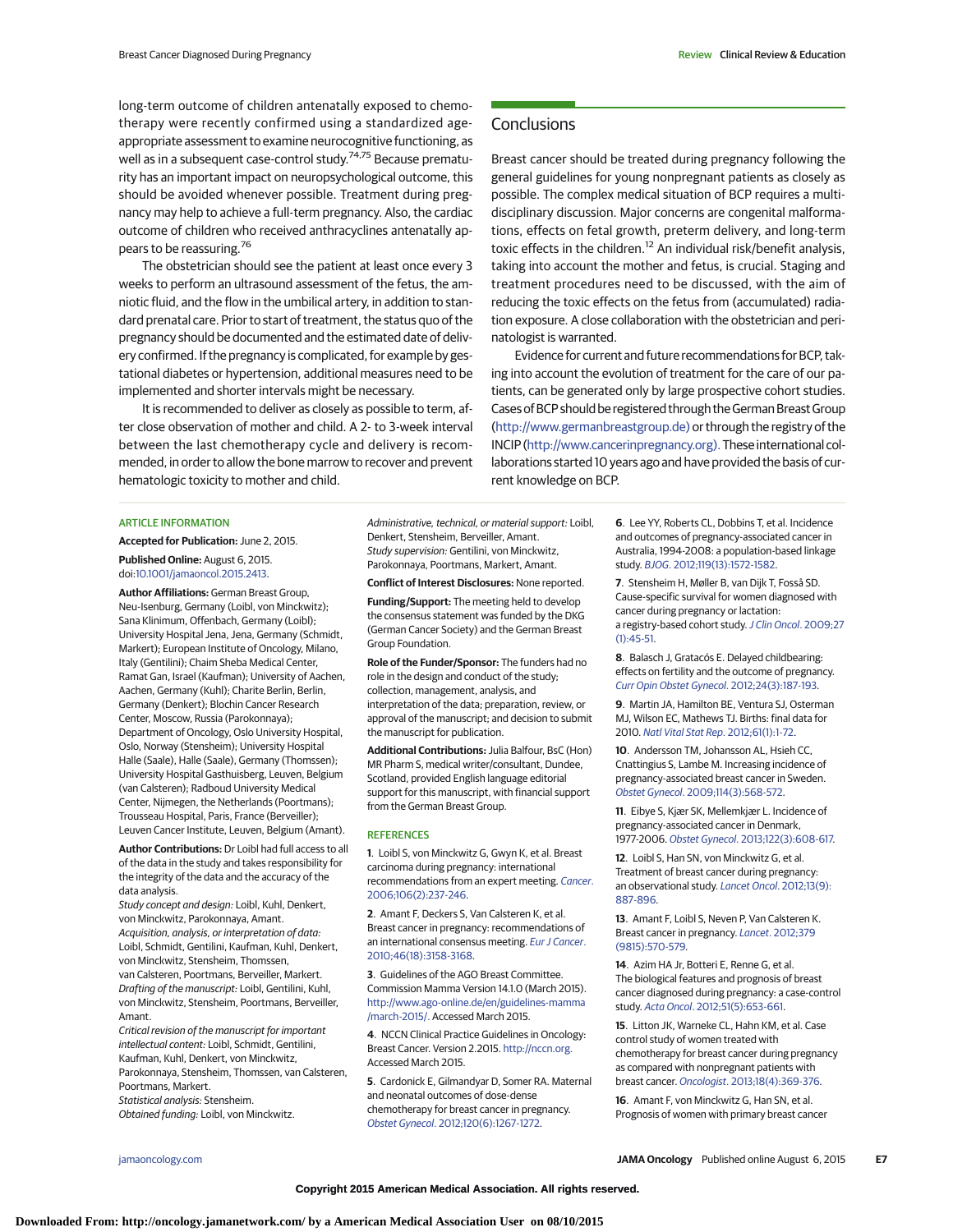diagnosed during pregnancy: results from an international collaborative study. [J Clin Oncol](http://www.ncbi.nlm.nih.gov/pubmed/23610117). 2013; [31\(20\):2532-2539.](http://www.ncbi.nlm.nih.gov/pubmed/23610117)

**17**. Vashi R, Hooley R, Butler R, Geisel J, Philpotts L. Breast imaging of the pregnant and lactating patient: physiologic changes and common benign entities. AJR Am J Roentgenol[. 2013;200\(2\):329-336.](http://www.ncbi.nlm.nih.gov/pubmed/23345354)

**18**. Vashi R, Hooley R, Butler R, Geisel J, Philpotts L. Breast imaging of the pregnant and lactating patient: imaging modalities and pregnancyassociated breast cancer. [AJR Am J Roentgenol](http://www.ncbi.nlm.nih.gov/pubmed/23345353). [2013;200\(2\):321-328.](http://www.ncbi.nlm.nih.gov/pubmed/23345353)

**19**. Wang PI, Chong ST, Kielar AZ, et al. Imaging of pregnant and lactating patients: part 1, evidence-based review and recommendations. [AJR](http://www.ncbi.nlm.nih.gov/pubmed/22451541) Am J Roentgenol[. 2012;198\(4\):778-784.](http://www.ncbi.nlm.nih.gov/pubmed/22451541)

**20**. Sechopoulos I, Suryanarayanan S, Vedantham S, D'Orsi CJ, Karellas A. Radiation dose to organs and tissues from mammography: Monte Carlo and phantom study. Radiology[. 2008;246\(2\):434-443.](http://www.ncbi.nlm.nih.gov/pubmed/18056857)

**21**. Stovall M, Blackwell CR, Cundiff J, et al. Fetal dose from radiotherapy with photon beams: report of AAPM Radiation Therapy Committee Task Group No. 36. Med Phys[. 1995;22\(1\):63-82.](http://www.ncbi.nlm.nih.gov/pubmed/7715571)

**22**. Colletti PM, Lee KH, Elkayam U. Cardiovascular imaging of the pregnant patient. [AJR Am J](http://www.ncbi.nlm.nih.gov/pubmed/23436839) Roentgenol[. 2013;200\(3\):515-521.](http://www.ncbi.nlm.nih.gov/pubmed/23436839)

**23**. Azim HA Jr, Brohée S, Peccatori FA, et al. Biology of breast cancer during pregnancy using genomic profiling. [Endocr Relat Cancer](http://www.ncbi.nlm.nih.gov/pubmed/24825746). 2014;21(4): [545-554.](http://www.ncbi.nlm.nih.gov/pubmed/24825746)

**24**. Couch FJ, Hart SN, Sharma P, et al. Inherited mutations in 17 breast cancer susceptibility genes among a large triple-negative breast cancer cohort unselected for family history of breast cancer. [J Clin](http://www.ncbi.nlm.nih.gov/pubmed/25452441) Oncol[. 2015;33\(4\):304-311.](http://www.ncbi.nlm.nih.gov/pubmed/25452441)

**25**. Toesca A, Gentilini O, Peccatori F, Azim HA Jr, Amant F. Locoregional treatment of breast cancer during pregnancy. Gynecol Surg[. 2014;11\(4\):279-284.](http://www.ncbi.nlm.nih.gov/pubmed/25419205)

**26**. Lohsiriwat V, Peccatori FA, Martella S, et al. Immediate breast reconstruction with expander in pregnant breast cancer patients. Breast[. 2013;22](http://www.ncbi.nlm.nih.gov/pubmed/23871328) [\(5\):657-660.](http://www.ncbi.nlm.nih.gov/pubmed/23871328)

**27**. Lyman GH, Temin S, Edge SB, et al; American Society of Clinical Oncology Clinical Practice. Sentinel lymph node biopsy for patients with early-stage breast cancer: American Society of Clinical Oncology clinical practice guideline update. J Clin Oncol[. 2014;32\(13\):1365-1383.](http://www.ncbi.nlm.nih.gov/pubmed/24663048)

**28**. Gentilini O, Cremonesi M, Trifirò G, et al. Safety of sentinel node biopsy in pregnant patients with breast cancer. Ann Oncol[. 2004;15\(9\):1348-1351.](http://www.ncbi.nlm.nih.gov/pubmed/15319240)

**29**. Gentilini O, Cremonesi M, Toesca A, et al. Sentinel lymph node biopsy in pregnant patients with breast cancer. [Eur J Nucl Med Mol Imaging](http://www.ncbi.nlm.nih.gov/pubmed/19662412). [2010;37\(1\):78-83.](http://www.ncbi.nlm.nih.gov/pubmed/19662412)

**30**. Stabin M, Siegel J, Hunt J, et al. RADAR: the radiation dose assessment resource [abstract]. J Nucl Med. 2001;42(suppl):243P.

**31**. Pandit-Taskar N, Dauer LT, Montgomery L, St Germain J, Zanzonico PB, Divgi CR. Organ and fetal absorbed dose estimates from 99mTc-sulfur colloid lymphoscintigraphy and sentinel node localization in breast cancer patients. [J Nucl Med](http://www.ncbi.nlm.nih.gov/pubmed/16818956). [2006;47\(7\):1202-1208.](http://www.ncbi.nlm.nih.gov/pubmed/16818956)

**32**. Han SN, Amant F, Sangalli C, et al. Sentinel lymph node biopsy for breast cancer treatment during pregnancy—on behalf of the International Network of Cancer, Infertility and Pregnancy (INCIP) and the German Breast Group (GBG) [abstract]. Ann Oncol. 2014;25(suppl 4):266PD.

**33**. Gropper AB, Calvillo KZ, Dominici L, et al. Sentinel lymph node biopsy in pregnant women with breast cancer. [Ann Surg Oncol](http://www.ncbi.nlm.nih.gov/pubmed/24756813). 2014;21(8): [2506-2511.](http://www.ncbi.nlm.nih.gov/pubmed/24756813)

**34**. Pruthi S, Haakenson C, Brost BC, et al. Pharmacokinetics of methylene blue dye for lymphatic mapping in breast cancer—implications for use in pregnancy. Am J Surg[. 2011;201\(1\):70-75.](http://www.ncbi.nlm.nih.gov/pubmed/21167367)

**35**. Raut CP, Daley MD, Hunt KK, et al. Anaphylactoid reactions to isosulfan blue dye during breast cancer lymphatic mapping in patients given preoperative prophylaxis. [J Clin Oncol](http://www.ncbi.nlm.nih.gov/pubmed/14752082). 2004; [22\(3\):567-568.](http://www.ncbi.nlm.nih.gov/pubmed/14752082)

**36**. Huang J, Barbera L, Brouwers M, Browman G, Mackillop WJ. Does delay in starting treatment affect the outcomes of radiotherapy? a systematic review.J Clin Oncol[. 2003;21\(3\):555-563.](http://www.ncbi.nlm.nih.gov/pubmed/12560449)

**37**. Kal HB, Struikmans H. Radiotherapy during pregnancy: fact and fiction. [Lancet Oncol](http://www.ncbi.nlm.nih.gov/pubmed/15863381). 2005;6 [\(5\):328-333.](http://www.ncbi.nlm.nih.gov/pubmed/15863381)

**38**. International Commission on Radiological Protection (ICRP). Pregnancy and medical radiation: ICRP Publication 84. Ann ICRP. 2000;30: 1-43.

**39**. Van der Giessen PH. Measurement of the peripheral dose for the tangential breast treatment technique with Co-60 gamma radiation and high energy X-rays. Radiother Oncol[. 1997;42\(3\):257-264.](http://www.ncbi.nlm.nih.gov/pubmed/9155075)

**40**. National Toxicology Program. NTP monograph: developmental effects and pregnancy outcomes associated with cancer chemotherapy use during pregnancy. NTP Monogr[. 2013;\(2\):i-214.](http://www.ncbi.nlm.nih.gov/pubmed/24736875)

**41**. Correa A, Cragan JD, Kucik JE, et al. Reporting birth defects surveillance data 1968-2003. [Birth](http://www.ncbi.nlm.nih.gov/pubmed/17278144) [Defects Res A Clin Mol Teratol](http://www.ncbi.nlm.nih.gov/pubmed/17278144). 2007;79(2):65-186.

**42**. Queisser-Luft A, Spranger J. Congenital malformations. Dtsch Arztebl. 2006;103(38): A2464-A2471.

**43**. Beadle BM, Woodward WA, Middleton LP, et al. The impact of pregnancy on breast cancer outcomes in women ≤35 years. Cancer[. 2009;115](http://www.ncbi.nlm.nih.gov/pubmed/19204903) [\(6\):1174-1184.](http://www.ncbi.nlm.nih.gov/pubmed/19204903)

**44**. Mir O, Berveiller P, Goffinet F, et al. Taxanes for breast cancer during pregnancy: a systematic review. Ann Oncol[. 2010;21\(2\):425-426.](http://www.ncbi.nlm.nih.gov/pubmed/19887464)

**45**. Zagouri F, Sergentanis TN, Chrysikos D, Papadimitriou CA, Dimopoulos MA, Bartsch R. Trastuzumab administration during pregnancy: a systematic review and meta-analysis. [Breast](http://www.ncbi.nlm.nih.gov/pubmed/23242615) Cancer Res Treat[. 2013;137\(2\):349-357.](http://www.ncbi.nlm.nih.gov/pubmed/23242615)

**46**. Cardonick E, Bhat A, Gilmandyar D, Somer R. Maternal and fetal outcomes of taxane chemotherapy in breast and ovarian cancer during pregnancy: case series and review of the literature. Ann Oncol[. 2012;23\(12\):3016-3023.](http://www.ncbi.nlm.nih.gov/pubmed/22875836)

**47**. Bines J, Earl H, Buzaid AC, Saad ED. Anthracyclines and taxanes in the neo/adjuvant treatment of breast cancer: does the sequence matter? Ann Oncol[. 2014;25\(6\):1079-1085.](http://www.ncbi.nlm.nih.gov/pubmed/24625452)

**48**. Del Mastro L, De Placido S, Bruzzi P, et al; Gruppo Italiano Mammella (GIM) investigators. Fluorouracil and dose-dense chemotherapy in adjuvant treatment of patients with early-stage breast cancer: an open-label, 2 × 2 factorial, randomised phase 3 trial. Lancet. 2015;385(9980): 1863-1872.

**49**. Tutt A, Ellis P, Kilburn L, et al. The TNT trial: a randomized phase III trial of carboplatin (C) compared with docetaxel (D) for patients with metastatic or recurrent locally advanced triple negative or BRCA1/2 breast cancer (CRUK/07/012). Paper presented at: San Antonio Breast Cancer Symposium 2014; December 9-13, 2014; San Antonio, TX. Abstract S3-01.

**50**. von Minckwitz G, Schneeweiss A, Loibl S, et al. Neoadjuvant carboplatin in patients with triple-negative and HER2-positive early breast cancer (GeparSixto; GBG 66): a randomised phase 2 trial. Lancet Oncol[. 2014;15\(7\):747-756.](http://www.ncbi.nlm.nih.gov/pubmed/24794243)

**51**. Sikov WM, Berry DA, Perou CM, et al. Impact of the addition of carboplatin and/or bevacizumab to neoadjuvant once-per-week paclitaxel followed by dose-dense doxorubicin and cyclophosphamide on pathologic complete response rates in stage II to III triple-negative breast cancer: CALGB 40603 (Alliance).J Clin Oncol[. 2015;33\(1\):13-21.](http://www.ncbi.nlm.nih.gov/pubmed/25092775)

**52**. Bonilla L, Ben-Aharon I, Vidal L, Gafter-Gvili A, Leibovici L, Stemmer SM. Dose-dense chemotherapy in nonmetastatic breast cancer: a systematic review and meta-analysis of randomized controlled trials. [J Natl Cancer Inst](http://www.ncbi.nlm.nih.gov/pubmed/21098761). [2010;102\(24\):1845-1854.](http://www.ncbi.nlm.nih.gov/pubmed/21098761)

**53**. Moebus V, Jackisch C, Lueck HJ, et al. Intense dose-dense sequential chemotherapy with epirubicin, paclitaxel, and cyclophosphamide compared with conventionally scheduled chemotherapy in high-risk primary breast cancer: mature results of an AGO phase III study. [J Clin Oncol](http://www.ncbi.nlm.nih.gov/pubmed/20458045). [2010;28\(17\):2874-2880.](http://www.ncbi.nlm.nih.gov/pubmed/20458045)

**54**. van Hasselt JG, van Calsteren K, Heyns L, et al. Optimizing anticancer drug treatment in pregnant cancer patients: pharmacokinetic analysis of gestation-induced changes for doxorubicin, epirubicin, docetaxel and paclitaxel. [Ann Oncol](http://www.ncbi.nlm.nih.gov/pubmed/24713311). [2014;25\(10\):2059-2065.](http://www.ncbi.nlm.nih.gov/pubmed/24713311)

**55**. Van Calsteren K, Verbesselt R, Ottevanger N, et al. Pharmacokinetics of chemotherapeutic agents in pregnancy: a preclinical and clinical study. [Acta Obstet Gynecol Scand](http://www.ncbi.nlm.nih.gov/pubmed/20846067). 2010;89(10):1338-1345.

**56**. Isoherranen N, Thummel KE. Drug metabolism and transport during pregnancy: how does drug disposition change during pregnancy and what are the mechanisms that cause such changes? [Drug](http://www.ncbi.nlm.nih.gov/pubmed/23328895) Metab Dispos[. 2013;41\(2\):256-262.](http://www.ncbi.nlm.nih.gov/pubmed/23328895)

**57**. Ryu RJ, Eyal S, Kaplan HG, et al. Pharmacokinetics of doxorubicin in pregnant women. [Cancer Chemother Pharmacol](http://www.ncbi.nlm.nih.gov/pubmed/24531558). 2014;73(4): [789-797.](http://www.ncbi.nlm.nih.gov/pubmed/24531558)

**58**. Griggs JJ, Mangu PB, Anderson H, et al; American Society of Clinical Oncology. Appropriate chemotherapy dosing for obese adult patients with cancer: American Society of Clinical Oncology clinical practice guideline. J Clin Oncol[. 2012;30\(13\):](http://www.ncbi.nlm.nih.gov/pubmed/22473167) [1553-1561.](http://www.ncbi.nlm.nih.gov/pubmed/22473167)

**59**. Loibl S, Han S, Mayer K, et al. Neoadjuvant chemotherapy for patients with breast cancer during pregnancy (BCP). J Clin Oncol. 2014;32(5 suppl): abstr 1071.

**60**. Newbern D, Freemark M. Placental hormones and the control of maternal metabolism and fetal growth. [Curr Opin Endocrinol Diabetes Obes](http://www.ncbi.nlm.nih.gov/pubmed/21986512). 2011; [18\(6\):409-416.](http://www.ncbi.nlm.nih.gov/pubmed/21986512)